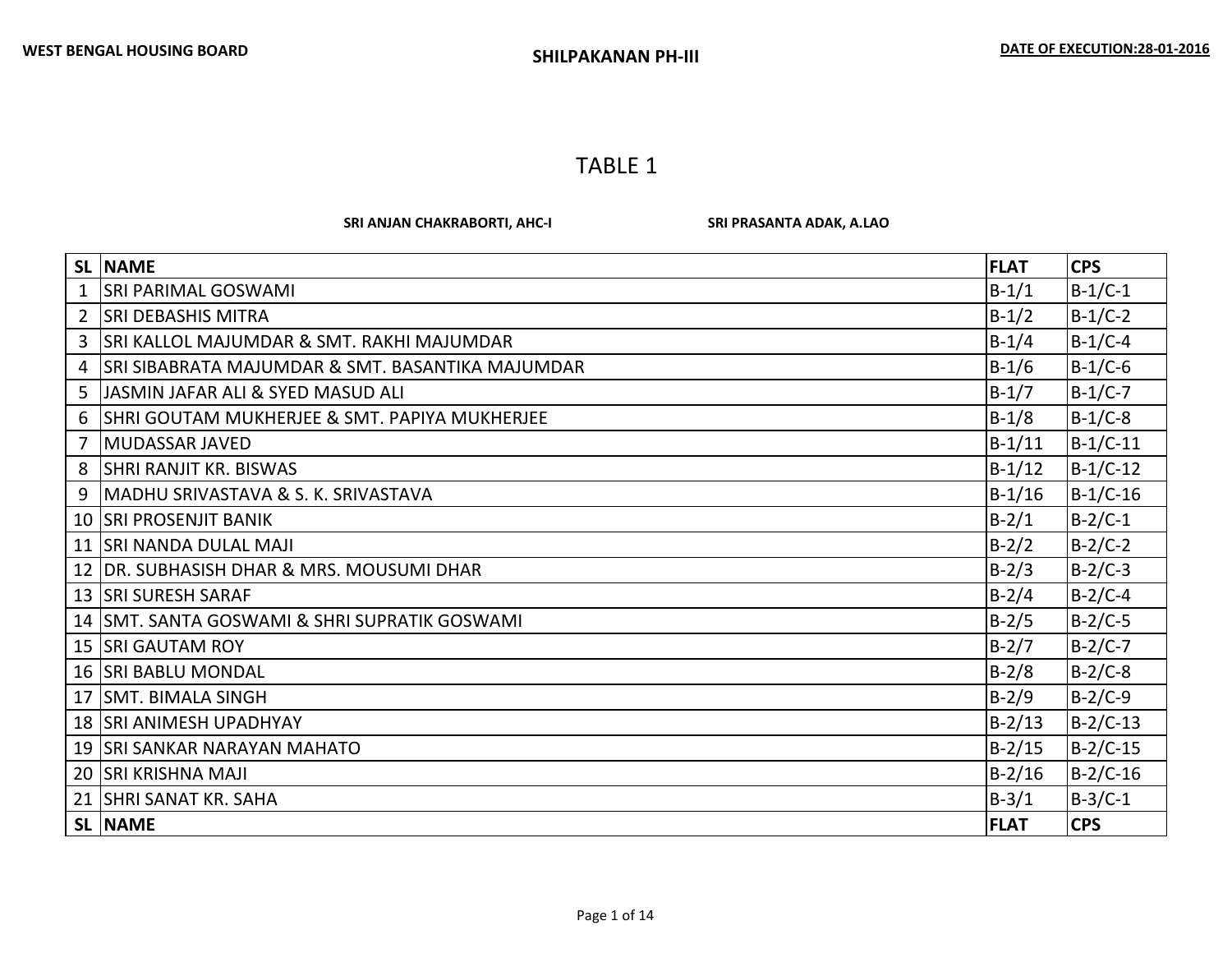| 22 SHRI GOPINATH ROY & SMT. MAMATA ROY                  | $B-3/3$  | $B-3/C-3$  |
|---------------------------------------------------------|----------|------------|
| 23 SMT. ARATI MAHATA & MR. PARTHA PURAN MAHATA          | $B-3/5$  | $B-3/C-5$  |
| 24 SHRI SARAL SAHU                                      | $B-3/6$  | $B-3/C-6$  |
| 25 SMT. JHUMA DUTTA                                     | $B-3/7$  | $B-3/C-7$  |
| 26 SMT. MANDIRA CHATTERJEE                              | $B-3/8$  | $B-3/C-8$  |
| 27 SHRI PANKAJ KR. SRIVASTAVA                           | $B-3/9$  | $B-3/C-9$  |
| 28 SANJIB SHOWDHURY AND SUDIPTA CHOWDHURY               | $B-3/10$ | $B-3/C-10$ |
| 29 ISHRI ASHOK KR. MONDAL                               | $B-3/13$ | $B-3/C-13$ |
| 30 SHRI PRIYA BRATA MUKHERJEE & SMT. SHARMILA MUKHERJEE | $B-3/14$ | $B-3/C-14$ |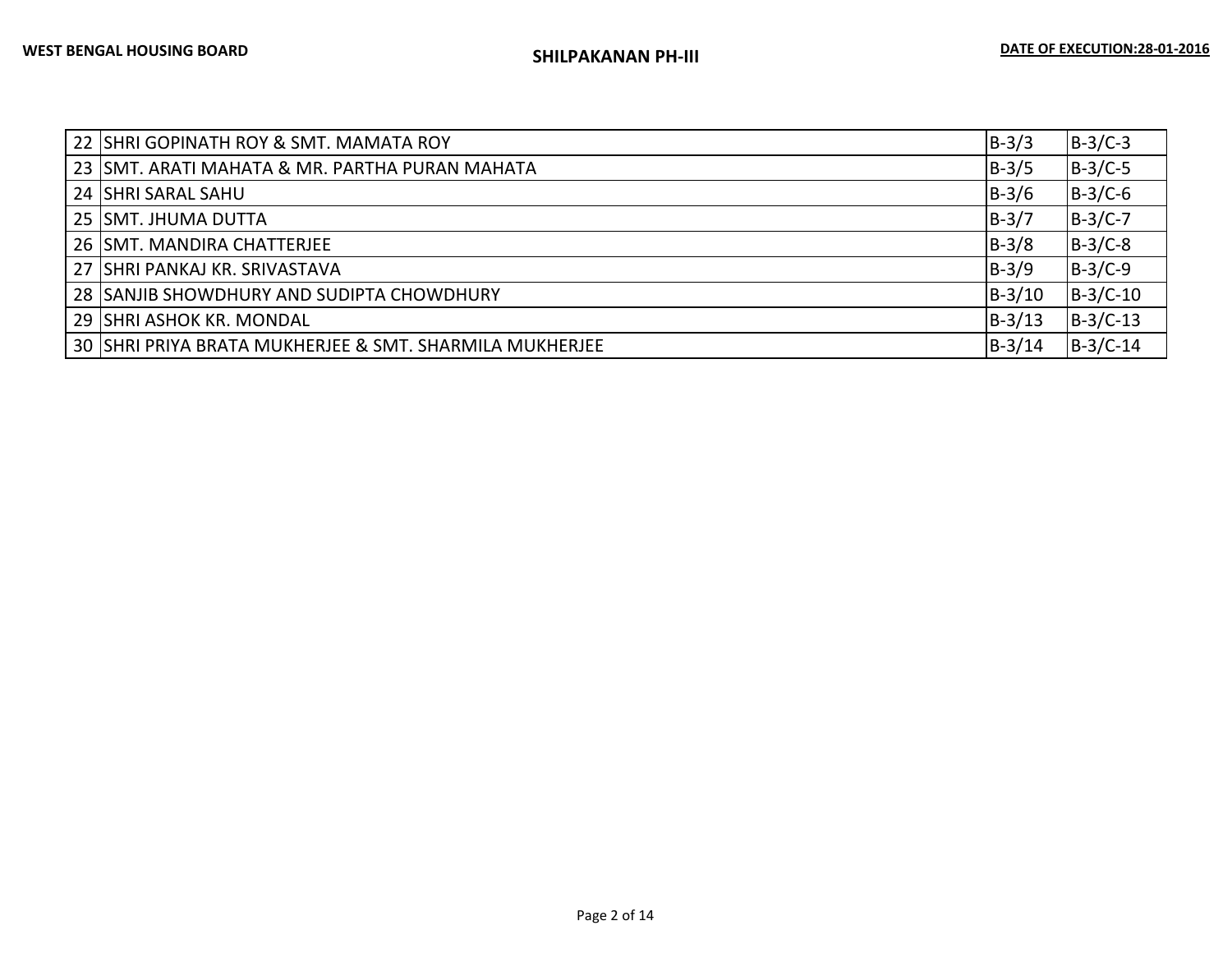SRI BISWAJIT GHOSH, LO SRI SRIKRISHNA GIRI, SR.ASSISTANT

|                       | <b>SL NAME</b>                                          | <b>FLAT</b> | <b>CPS</b> |
|-----------------------|---------------------------------------------------------|-------------|------------|
| $\mathbf{1}$          | <b>SHRI ASHOK SARKAR</b>                                | $B-3/15$    | $B-3/C-15$ |
| $\mathbf{2}^{\prime}$ | <b>SHRI SANTANU CHOUDHURY &amp; SMT. RINA CHAUDHURY</b> | $B-3/16$    | $B-3/C-16$ |
| 3                     | MR. PARESH GHOSAL                                       | $B-4/1$     | $B-4/C-1$  |
| 4                     | <b>SHRI SUBHAS CH. PATI</b>                             | $B-4/2$     | $B-4/C-2$  |
| 5.                    | <b>SHRI DIBYENDU MUKHERJEE</b>                          | $B-4/3$     | $B-4/C-3$  |
| 6                     | SHRI ARUP CHAKRABORTY & SMT. RATNA CHAKRABORTY          | $B - 4/4$   | $B-4/C-4$  |
|                       | DR. CHINMOY MAJI & SMT. CHANDRANI MAJI                  | $B-4/5$     | $B-4/C-5$  |
| 8                     | SHRI SIVAJI PRIYA & SMT. ARPITA PRIYA                   | $B-4/6$     | $B-4/C-6$  |
| 9                     | SHRI KAMALA PRASAD & SHRI NAVAL PRAKASH KUSHWAHA        | $B-4/8$     | $B-4/C-8$  |
|                       | 10 IMD. AYUB ALI TALUKDAR                               | $B-4/10$    | $B-4/C-10$ |
|                       | 11 SHRI JAGADISH MONDAL                                 | $B-4/12$    | $B-4/C-12$ |
|                       | 12 SHRI RAJGIRI SHAW & SMT. TRIPTI DEVI                 | $B-4/14$    | $B-4/C-14$ |
|                       | 13 SMT. MOUMITA CHAKRABORTY & SHRI AMIT CHATTERJEE      | $B-4/16$    | $B-4/C-16$ |
|                       | 14 SHRI PREMCHAND GUPTA                                 | $B-5/2$     | $B-5/C-2$  |
|                       | 15   SHRI BIVASH PAL                                    | $B-5/3$     | $B-5/C-3$  |
|                       | 16 BASUDEB SARKAR AND GURIA SARKAR                      | $B-5/5$     | $B-5/C-5$  |
|                       | 17 SHRI BODDEDA SURYA PRAKASH RAO                       | $B-5/6$     | $B-5/C-6$  |
|                       | 18 SHRI SUPANTHA PUITANDY AND SANKAR PRASAD PUITANDY    | $B-5/7$     | $B-5/C-7$  |
|                       | 19 SHRI ASOK KR. DAS                                    | $B-5/8$     | $B-5/C-8$  |
|                       | 20 SMT. SONALI MUKHERJEE                                | $B-5/9$     | $B-5/C-9$  |
|                       | 21 SHRI MALAY KR. KHAN & SMT. MONALI KHAN               | $B-5/11$    | B-5/C-11   |
|                       | 22 SMT. WILMA MANJUSHA HORO                             | $B-5/13$    | $B-5/C-13$ |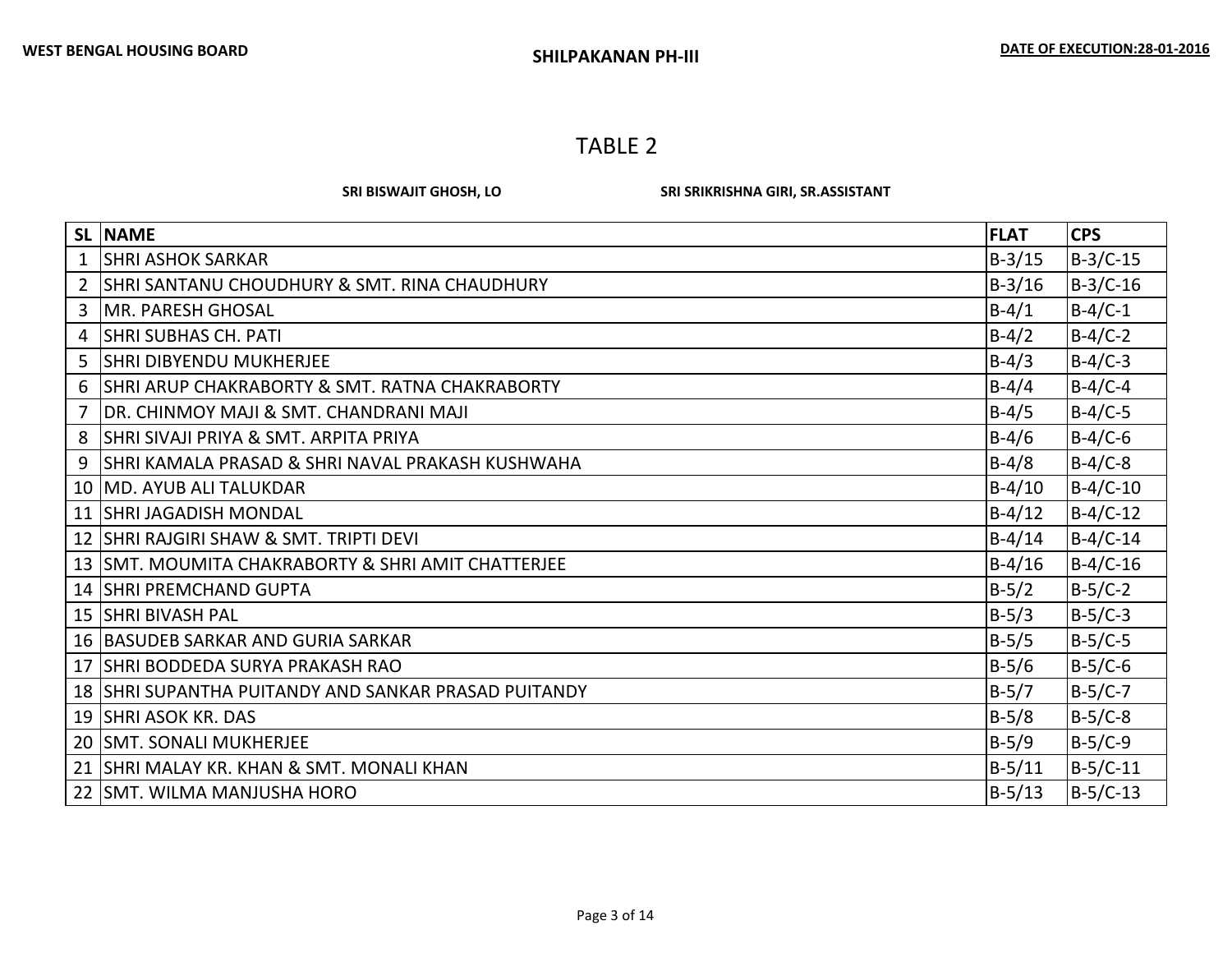| <b>SL NAME</b>                                                            | <b>FLAT</b> | <b>CPS</b> |
|---------------------------------------------------------------------------|-------------|------------|
| 23 SHRI UTTAM MONDAL                                                      | $B-5/14$    | $B-5/C-14$ |
| 24 SHRI CHINTALAPATI VENKATA RAMA MURTHY & SMT. CHINTALAPATI NANDA MURTHY | $B-5/15$    | $B-5/C-15$ |
| 25 SHRI ARINDAM BANERJEE                                                  | $B-5/16$    | $B-5/C-16$ |
| 26 SHRI SUJIT KR. NANDY                                                   | $B-6/1$     | $B-6/C-1$  |
| 27 SHRI ASHWINI SHIT                                                      | $B-6/2$     | $B-6/C-2$  |
| 28 SHRI SAMIK BANERJEE & SHRI AJOY KR. BANERJEE                           | $B-6/3$     | $B-6/C-3$  |
| 29 CHANDANA MONDAL(SAHA) AND DR. ATANU SAHA                               | $B - 6/4$   | $B-6/C-4$  |
| <b>30 SHRI SAIKAT DAS</b>                                                 | $B-6/5$     | $B-6/C-5$  |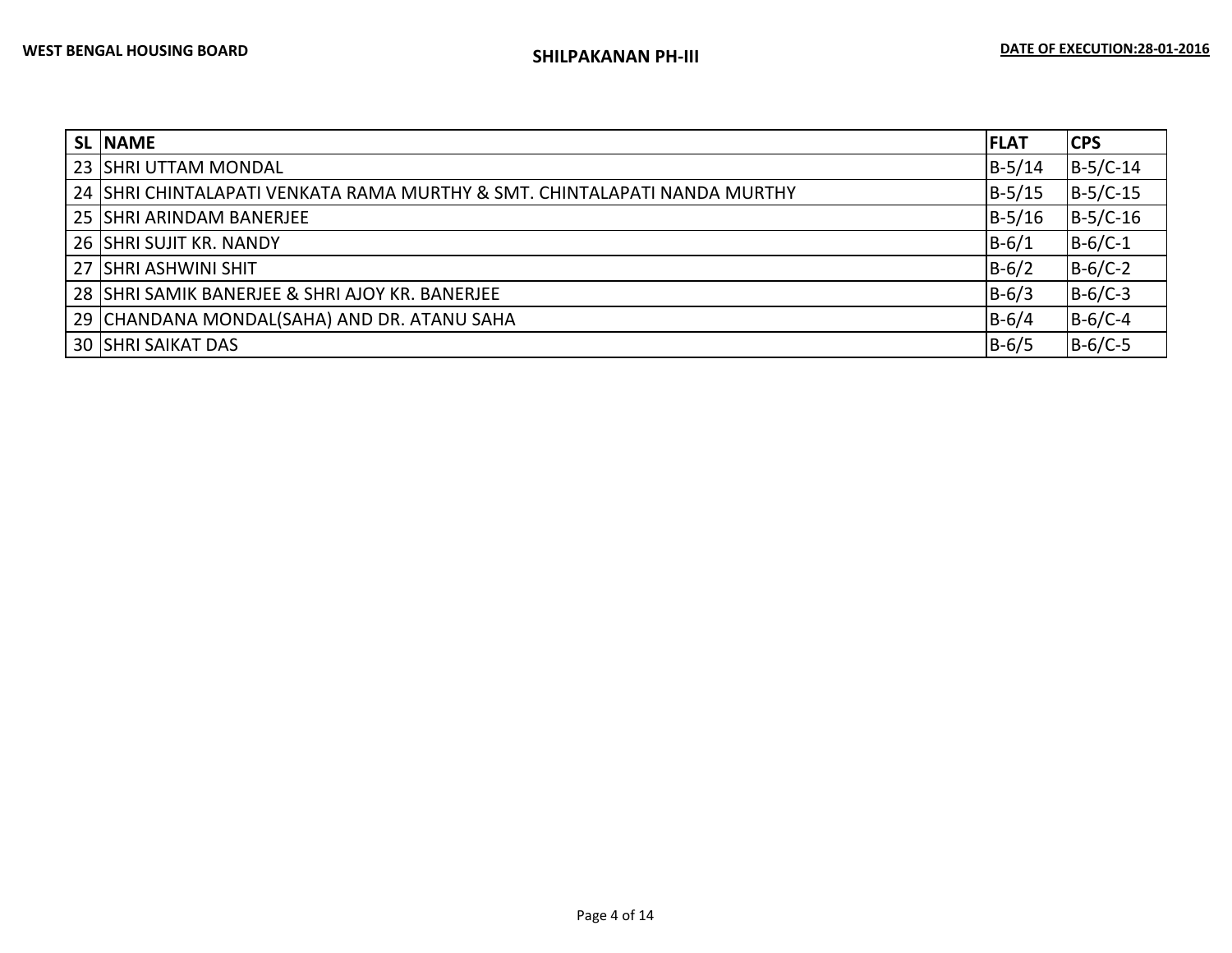SRI ANIRBAN GHOSH-DFA-1 SRI PARESH DAS, SAE

|                | <b>SL INAME</b>                                                  | <b>FLAT</b> | <b>CPS</b> |
|----------------|------------------------------------------------------------------|-------------|------------|
|                | <b>SMT. PUSHPA MONDAL</b>                                        | $B-6/6$     | $B-6/C-6$  |
| $\overline{2}$ | <b>SHRI SUMANTA BHATTACHARYA</b>                                 | $B-6/8$     | $B-6/C-8$  |
| 3              | <b>SHRI DIPAK KUMAR MONDAL</b>                                   | $B-6/9$     | $B-6/C-9$  |
| 4              | <b>SMT. NIVA MUKHERJEE</b>                                       | $B-6/11$    | $B-6/C-11$ |
| 5.             | <b>SRI PROKASH PAUL AND SOMA PAUL</b>                            | $B-6/13$    | $B-6/C-13$ |
| 6              | <b>SHRI BAMAPADA NANDI</b>                                       | $B-6/14$    | $B-6/C-14$ |
| $\overline{7}$ | <b>SHRI AJAYA KR. BEHERA</b>                                     | $B-6/15$    | $B-6/C-15$ |
| 8              | SHRI KUNAL GUHA THAKURTA & SMT. KAKALI GUHA THAKURTA             | $B-6/16$    | $B-6/C-16$ |
| 9              | <b>SHRI SUBHASISH MUKHERJEE &amp; SMT. TUMPA MUKHERJEE</b>       | $B-7/1$     | $B-7/C-1$  |
|                | 10 SHRI SHOVAN KR. SANTRA                                        | $B-7/2$     | $B-7/C-2$  |
|                | 11 SHRI PRASENJIT ROY                                            | $B - 7/4$   | $B-7/C-4$  |
|                | 12 SHRI KINKAR RAJAK                                             | $B-7/5$     | $B-7/C-5$  |
|                | 13 SHRI KRUSHNA CH. KALIA & SMT SUPRITI KALIA                    | $B-7/6$     | $B-7/C-6$  |
|                | 14 SHRI DILIP KUMAR SINHA MAHAPATRA & SMT. SWATI SINHA MAHAPATRA | $B-7/7$     | $B-7/C-7$  |
|                | 15 SHRI RAMANI MOHON MONDAL                                      | $B-7/10$    | $B-7/C-10$ |
|                | 16 SHRI SUKSHESWAR GHOSH & SMT. MOUSUMI GHOSH                    | $B-7/11$    | $B-7/C-11$ |
|                | 17 SHRI SATYAJEET KR. DAS                                        | $B-7/12$    | $B-7/C-12$ |
|                | 18 SHRI PRASANNA RANJAN DEY                                      | $B-7/13$    | $B-7/C-13$ |
|                | 19 SHRI SHYAMAL MISTRY & SMT. SIMA MISTRY (NEE MANDAL)           | $B-7/15$    | $B-7/C-15$ |
|                | <b>20 SHRI AMITABHA PATRA</b>                                    | $B-7/16$    | $B-7/C-16$ |
|                | 21 SHRI SWAPAN KR. ROY & SMT. MANJU ROY                          | $B-8/1$     | $B-8/C-1$  |
|                | 22 SHRI GURUDAS KONER & SMT. SUPRITI KONAR                       | $B-8/2$     | $B-8/C-2$  |
|                | 23 SHRI KALYAN ASIS LAHIRI & SMT. BARNALI LAHIRI                 | $B-8/4$     | $B-8/C-4$  |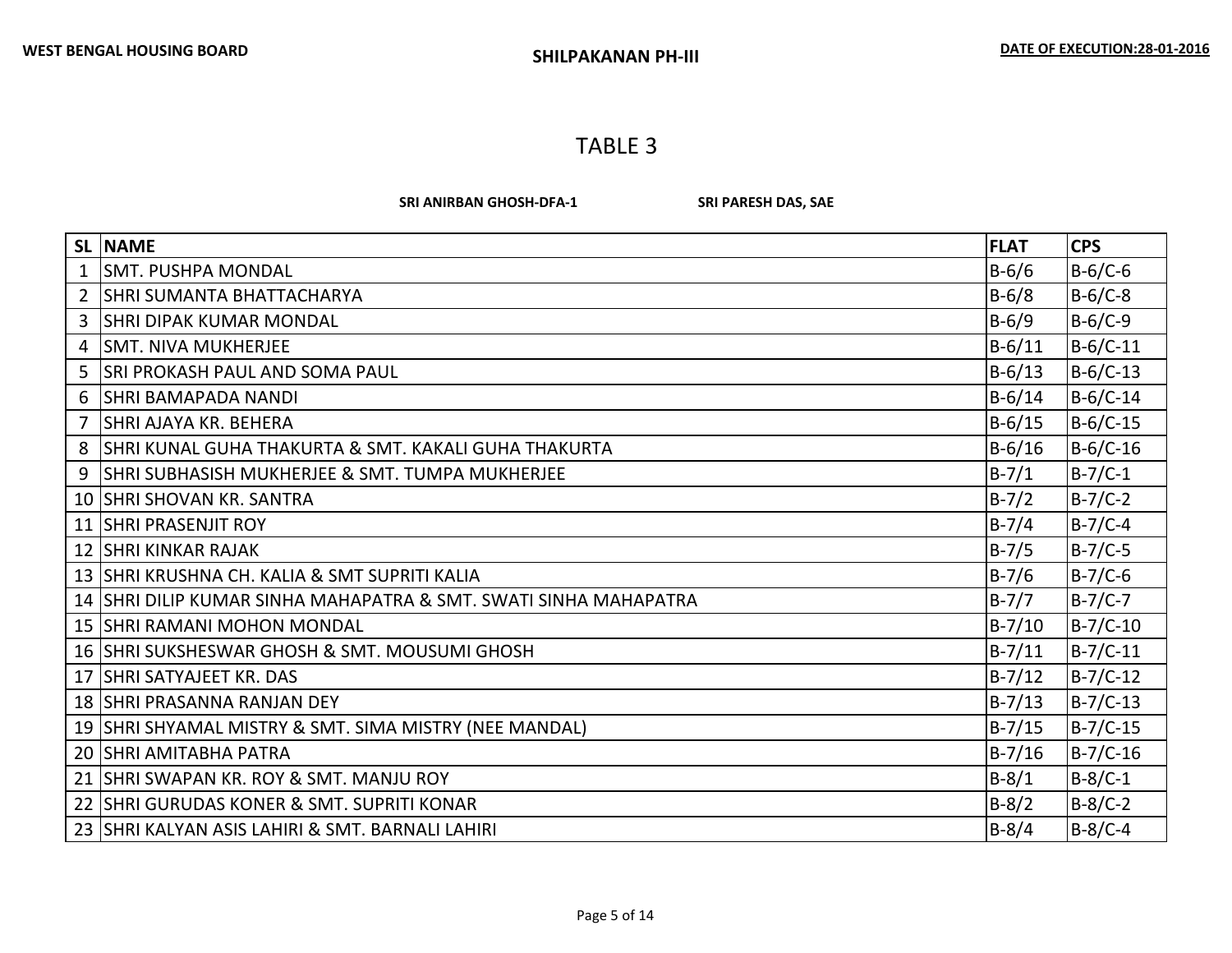| <b>SL NAME</b>                                      | <b>FLAT</b> | <b>CPS</b> |
|-----------------------------------------------------|-------------|------------|
| 24 SHRI SUBHASHISH GANGULY & SMT. SRABONTI GANGULY  | $B-8/5$     | $B-8/C-5$  |
| 25 SHRI TIRTHANKAR DOSTIDAR & SMT. SUBHRA DOSTIDAR, | $B-8/6$     | $B-8/C-6$  |
| 26 SHRI SAMIR KR. MONDAL & SMT. CHHABI MONDAL       | $B-8/7$     | $B-8/C-7$  |
| 27 SHRI SUBRATA ROY,                                | $B-8/8$     | $B-8/C-8$  |
| 28 SHRI ABHIJIT DATTA & SMT. PRABALI DATTA,         | $B-8/10$    | $B-8/C-10$ |
| 29 SHRI RAJKUMAR PANDIT & SMT. SUSMITA PANDIT,      | $B-8/11$    | B-8/C-11   |
| 30 SHRI GOUTAM KR. MONDAL,                          | $B-8/13$    | $B-8/C-13$ |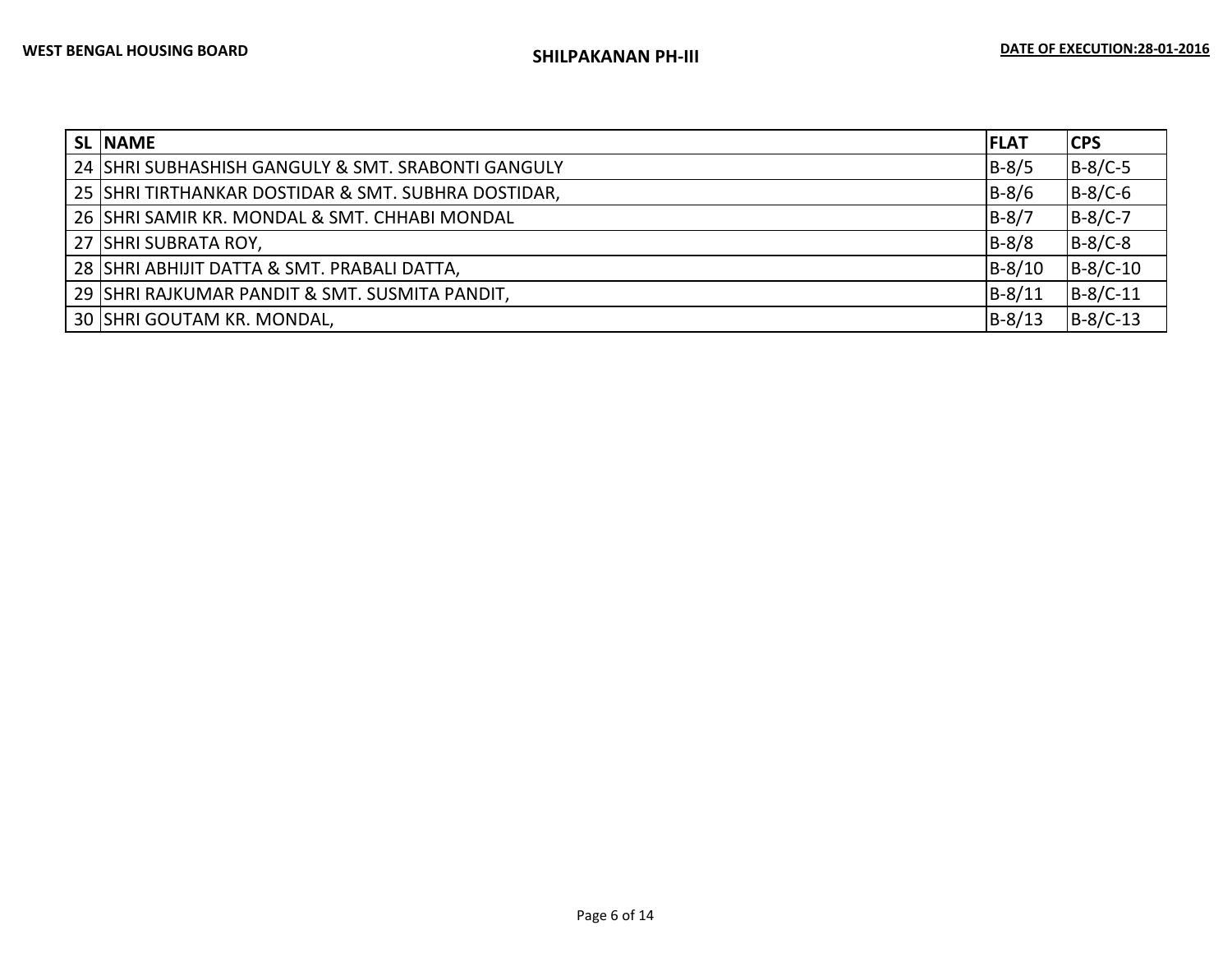SRI SURESH AGARWAL, DFA-II SRI PRADIP MONDAL, ASST. SUPERINTENDENT

|                | SL NAME                                          | <b>FLAT</b> | <b>CPS</b>  |
|----------------|--------------------------------------------------|-------------|-------------|
|                | SHRI DINESH CH. BARURI,                          | $B-8/14$    | $B-8/C-14$  |
| $\overline{2}$ | SHRI PRASENJIT GHOSH,                            | $B-8/16$    | $B-8/C-16$  |
| 3              | SHRI BIPLAB CHATTARAJ,                           | $B-9/1$     | $B-9/C-1$   |
| 4              | SHRI PABITRA KR. MANDAL & SMT. SASWATI MONDAL    | $B-9/2$     | $B-9/C-2$   |
| 5              | SHRI RAJARSHI ROY,                               | $B-9/6$     | $B-9/C-6$   |
| 6              | SHRI SUBRATA BANERJEE,                           | $B-9/7$     | $B-9/C-7$   |
| 7              | SMT. MOUSUMI GHOSH,                              | $B-9/8$     | $B-9/C-8$   |
| 8              | SHRI RAJANI MURARKA & SMT. SUSHILA DEVI MURARKA, | $B-9/9$     | $B-9/C-9$   |
| 9              | DR. SURANJANA SARKAR,                            | $B-9/11$    | $B-9/C-11$  |
|                | 10 SHRI BIRENDRA KUMAR,                          | $B-9/12$    | $B-9/C-12$  |
|                | 11 SMT. SEEMA MAZUMDER & SHRI DIPANKAR MAZUMDER, | $B-9/14$    | $B-9/C-14$  |
|                | 12 SHRI ARPAN ROY,                               | $B-9/16$    | $B-9/C-16$  |
|                | 13 SHRI PRANAB DAS & SMT. BINA PANI DAS,         | $B-10/2$    | $B-10/C-2$  |
|                | 14 SHRI SURAJIT SARKAR,                          | $B-10/5$    | $B-10/C-5$  |
|                | 15 SHRI NIKHIL JYOTI BHATTACHARJEE,              | $B-10/7$    | $B-10/C-7$  |
|                | 16 SHRI ASIT BARAN ROY & SMT. MONISHA ROY,       | $B-10/8$    | $B-10/C-8$  |
|                | 17 SHRI UTTAM DATTA & SMT. KUHU DATTA,           | $B-10/9$    | $B-10/C-9$  |
|                | 18 SHRI MOLOY KUMAR DE,                          | $B-10/10$   | $B-10/C-10$ |
|                | 19 SHRI MADAN LALA SHARMA,                       | $B-10/11$   | $B-10/C-11$ |
|                | 20 SHRI SUJIT BANDYOPADHYAY,                     | $B-10/13$   | $B-10/C-13$ |
|                | 21 SHRI SUBRATA KR. DAS,                         | $B-10/16$   | $B-10/C-16$ |
|                | 22 SRI SUBHAS CHATTERJEE                         | $B-11/1$    | $B-11/C-1$  |
|                | 23 SHRI SUBHASIS MUKHERJEE,                      | $B-11/2$    | $B-11/C-2$  |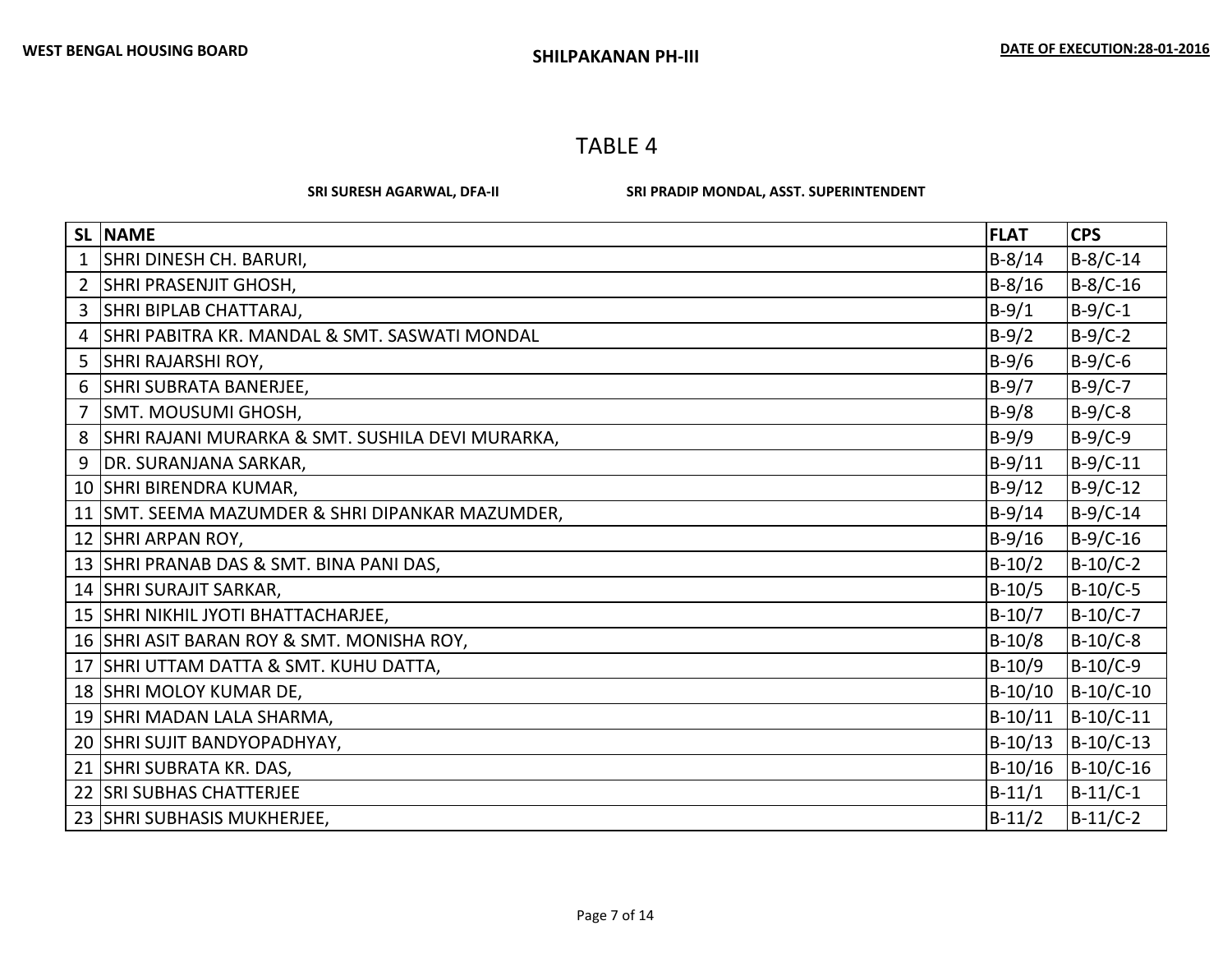| <b>SL NAME</b>                               | <b>FLAT</b> | <b>CPS</b>  |
|----------------------------------------------|-------------|-------------|
| 24 SMT. BIJITA ROY & SHRI BIDHAN CH. BISWAS, | $B-11/3$    | $B-11/C-3$  |
| 25 SHRI SUMANTA MANDAL & SAMAPTI MANDAL,     | $B-11/5$    | $B-11/C-5$  |
| 26 SHRI ASOK KUMAR BAGCHI,                   | $B-11/6$    | $B-11/C-6$  |
| 27 SHRI JYOTIRMOY DUTT & SMT. SWATI DUTT,    | $B-11/7$    | $B-11/C-7$  |
| 28 SMT. RAMA SUKUL & SHRI UDAYAN SUKUL,      | $B-11/9$    | $B-11/C-9$  |
| 29 SHRI SHYAM SUNDAR GHOSHAL,                | $B-11/10$   | $B-11/C-10$ |
| 30 SHRI DIPESH DHAR & SMT. TANIA DHAR,       | $B-11/14$   | $B-11/C-14$ |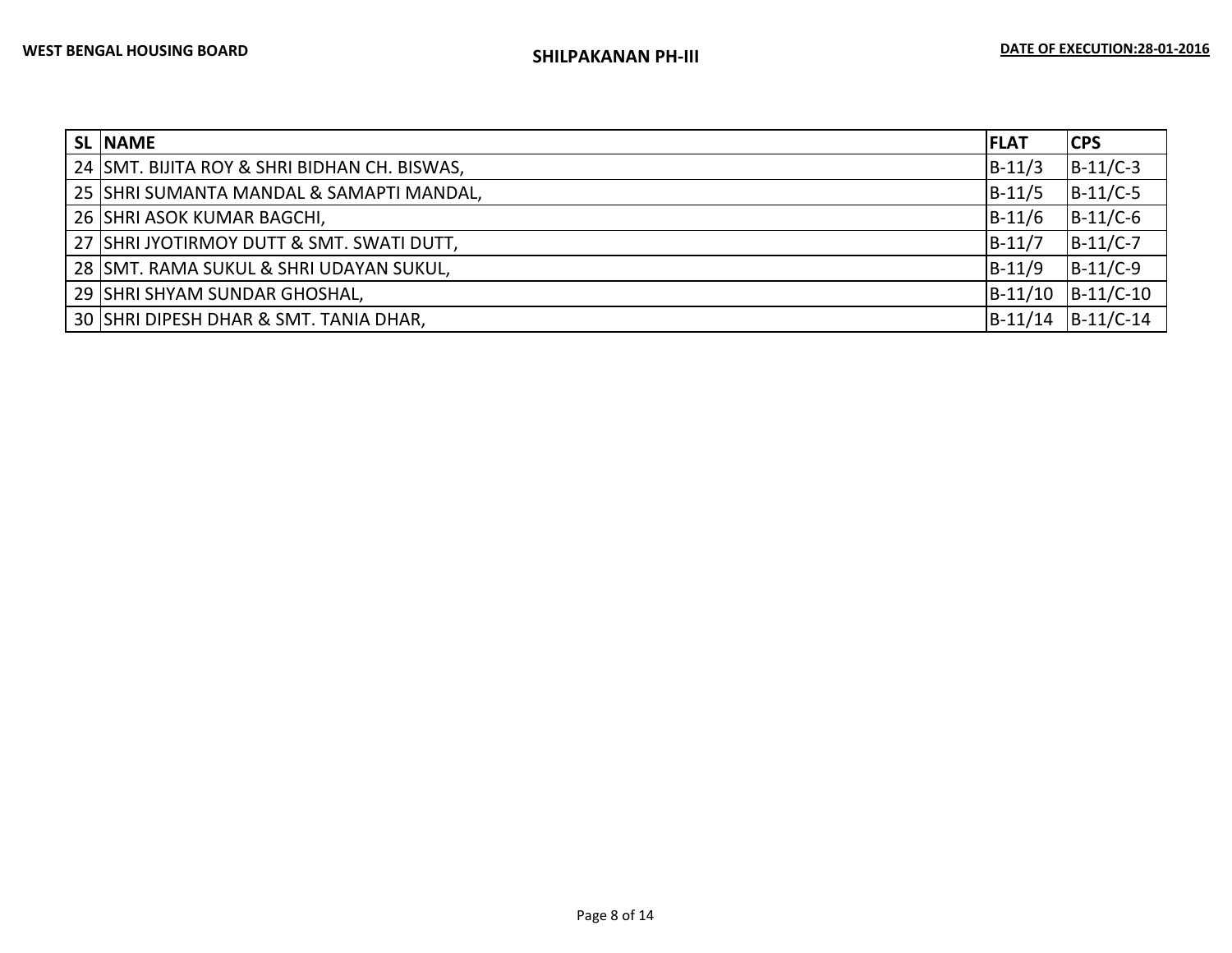SRI ARDHENDU SEKHAR PANDIT,DD(EW) SRI SITAL BISWAS, SAE

| <b>SL</b> | <b>NAME</b>                                                     | <b>FLAT</b> | <b>CPS</b>  |
|-----------|-----------------------------------------------------------------|-------------|-------------|
| 1         | SHRI MRINMOY NANDI,                                             | $B-11/15$   | $B-11/C-15$ |
| 2         | SMT. REENA JHUNJHUNWALA,                                        | $B-12/1$    | $B-12/C-1$  |
| 3         | <b>SRI SWAPAN KUMAR MAJI</b>                                    | $B-12/3$    | $B-12/C-3$  |
| 4         | SMT. TITI BHATTACHARYA (CHAKRAVORTY) & SHRI ASHISH CHAKRAVORTY, | $B-12/5$    | $B-12/C-5$  |
| 5         | SHRI SISIR KR. SAMANTA,                                         | $B-12/6$    | B-12/C-6    |
| 6         | SHRI SIDDHARTH KUMAR SARKAR,                                    | $B-12/7$    | $B-12/C-7$  |
| 7         | SHRI DIBAKAR RAY,                                               | $B-12/8$    | $B-12/C-8$  |
| 8         | SHRI ANIRBAN CHATTERJEE,                                        | $B-12/9$    | $B-12/C-9$  |
| 9         | SHRI DEVDAS MONDAL,                                             | $B-12/11$   | $B-12/C-11$ |
| 10        | SHRI VIKASH KUMAR MUNDHRA,                                      | $B-12/12$   | $B-12/C-12$ |
|           | 11 SHRI PULAK KUMAR SINHA,                                      | $B-12/13$   | $B-12/C-13$ |
|           | 12 SHRI DEBASHISH ROY & DR. JONAKI ROY,                         | B-12/14     | $B-12/C-14$ |
|           | 13 SHRI SWAPAN KUMAR DAS,                                       | $B-12/16$   | $B-12/C-16$ |
|           | 14 SMT. NIVEDITA CHAKRAVORTY & SHRI DEBITOSH CHAKRAVORTY,       | $B-13/1$    | B-13/C-1    |
|           | 15 SHRI SAMIR BANDYOPADHYAY,                                    | $B-13/2$    | $B-13/C-2$  |
|           | 16 SHRI SUJAN BIKASH DE,                                        | $B-13/3$    | $B-13/C-3$  |
|           | 17 SHRI SANJOY KUNDU & SMT. ARPATI KUNDU,                       | $B-13/4$    | $B-13/C-4$  |
|           | 18 SHRI DEBRAJ ROY,                                             | $B-13/5$    | $B-13/C-5$  |
|           | 19 SHRI ANINDYA SUNDAR MONDAL,                                  | $B-13/7$    | $B-13/C-7$  |
|           | 20   MD. ALI SHAIKH & RABEYA BEGUM,                             | $B-13/8$    | $B-13/C-8$  |
|           | 21 SHRI KAMAL SARKAR,                                           | $B-13/9$    | $B-13/C-9$  |
|           | 22 SHRI DEEPAK CHOWDHARY,                                       | $B-13/11$   | $B-13/C-11$ |
|           | 23 SHRI SASHI SEKHAR DAS,                                       | $B-13/12$   | $B-13/C-12$ |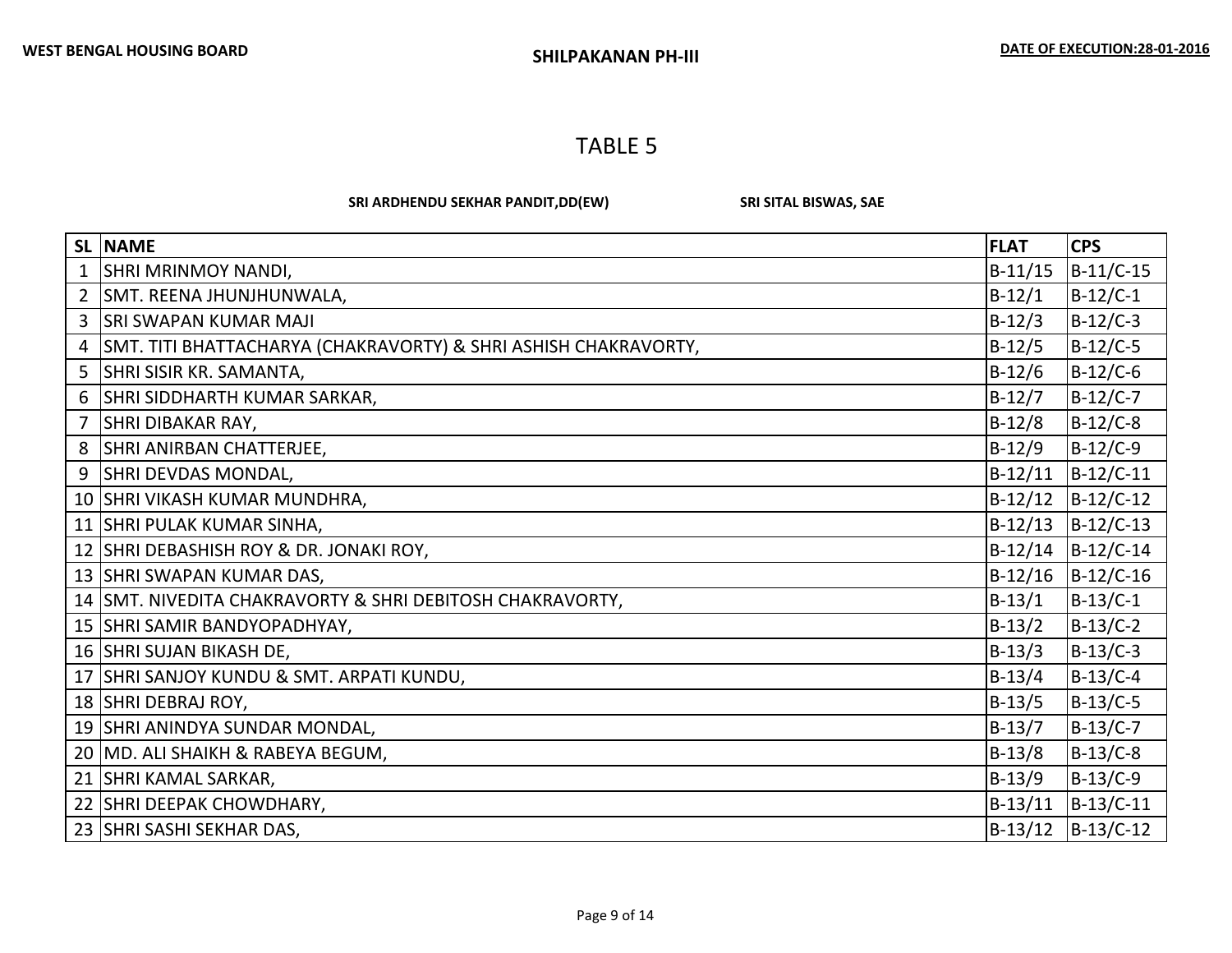| <b>SL NAME</b>                                       | IFLAT     | <b>CPS</b>  |
|------------------------------------------------------|-----------|-------------|
| 24 SMT. SUNITA JHUNJHUNWALA,                         | $B-13/13$ | $B-13/C-13$ |
| 25 SHRI BIPLAB KR. MUKHERJEE & SMT. PAYEL MUKHERJEE, | $B-13/14$ | $B-13/C-14$ |
| 26 SMT. JHARNA HORE,                                 | $B-13/16$ | $B-13/C-16$ |
| 27 SHRI BHOLA NATH SAHA,                             | $B-14/2$  | $B-14/C-2$  |
| 28 SHRI SUSIL KR. NANDI SMT. BANDANA NANDI,          | $B-14/3$  | $B-14/C-3$  |
| 29 SMT. ANURUPA PAUL,                                | $B-14/4$  | $B-14/C-4$  |
| 30 SHRI MANOJ KR. HALDAR,                            | $B-14/6$  | $B-14/C-6$  |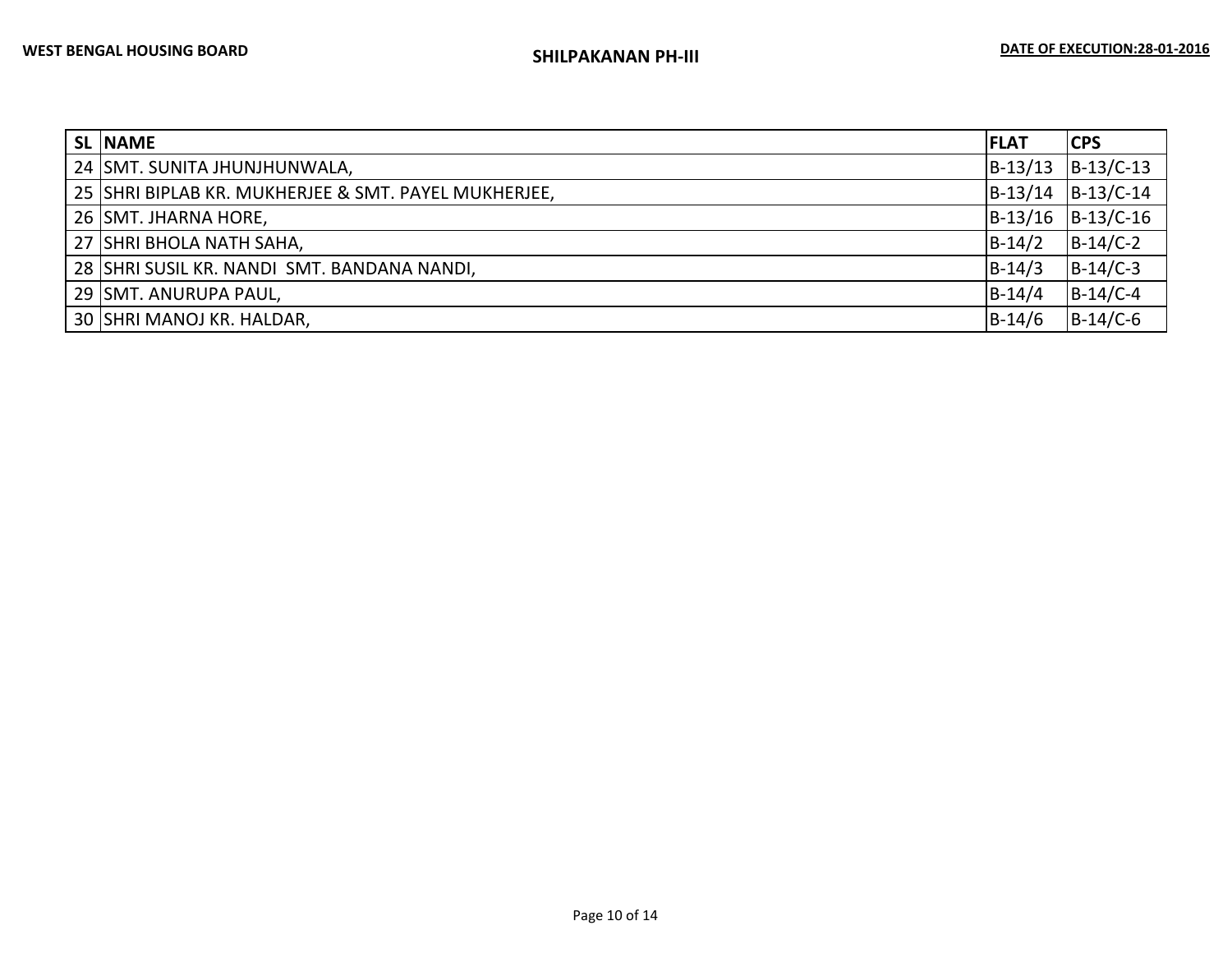|                | SRI SAFAYAT ALI, DD(EP)<br>SRI CHANDAN SOURAV CHAKRABORTY, SAE |             |             |
|----------------|----------------------------------------------------------------|-------------|-------------|
|                | <b>SL NAME</b>                                                 | <b>FLAT</b> | <b>CPS</b>  |
|                | SHRI SANDIPAN MUKHERJEE,                                       | $B-14/7$    | B-14/C-7    |
| $\overline{2}$ | SMT. SHIKHA AGARWAL,                                           | $B-14/8$    | B-14/C-8    |
| 3              | SHRI PRASENJIT KUNDU,                                          | $B-14/10$   | $B-14/C-10$ |
| 4              | SHRI BISWAJIT DUTTA,                                           | $B-14/15$   | $B-14/C-15$ |
| 5              | <b>SHRI UTTAM DEY</b>                                          | $B-15/3$    | B-15/C-3    |
| 6              | <b>SHRI SUSIT KUMAR CHAKRABORTY</b>                            | $B-15/5$    | B-15/C-5    |
| 7              | SHRI SANJEET KR. SINGH                                         | $B-15/7$    | B-15/C-7    |
| 8              | <b>SHRI UJJAL CHATTERJEE</b>                                   | $B-15/10$   | $B-15/C-10$ |
| 9              | <b>SHRI AMITABHA BISWAS</b>                                    | $B-15/11$   | $B-15/C-11$ |
| 10             | <b>SHRI CHAYAN DAS</b>                                         | $B-15/12$   | $B-15/C-12$ |
| 11             | SMT. RAMALA BANERJEE AND SUBRATA BANERJEE                      | $B-15/13$   | $B-15/C-13$ |
|                | 12 SHRI JAYANTA KR ROY AND KARABI ROY                          | $B-15/15$   | $B-15/C-15$ |
|                | 13 SHRI PANKAJ KR. KHETAN                                      | $B-15/16$   | $B-15/C-16$ |
|                | 14   MRS. KANCHAN KHURANA                                      | $B-16/1$    | $B-16/C-1$  |
|                | 15 SHRI SANTHIDAS BHATTACHARJEE AND RINA BHATTACHARJEE         | $B-16/2$    | $B-16/C-2$  |
|                | <b>16 SHRI TAPAS AUDDY</b>                                     | $B-16/3$    | $B-16/C-3$  |
|                | 17 SHRI SUJIT KR. BISWAS                                       | $B-16/4$    | $B-16/C-4$  |
|                | 18 SHRI ASIS KR. MONDAL AND NARMADA MONDAL                     | $B-16/5$    | $B-16/C-5$  |
|                | 19 SMT. SHOVA SANKAR AND ARJUN SANKAR                          | $B-16/7$    | $B-16/C-7$  |
|                | <b>20 SHRI SIBSANKAR MUKHERJEE</b>                             | $B-16/8$    | $B-16/C-8$  |
|                | 21 SHRI SMARAN KR SARKAR                                       | $B-16/9$    | $B-16/C-9$  |
|                | 22 ISHRI AYAN ACHARYA AND SMT. APARNA ACHARYA                  | $B-16/11$   | $B-16/C-11$ |
|                | 23 SHRI ASHISH NAG                                             | $B-16/12$   | $B-16/C-12$ |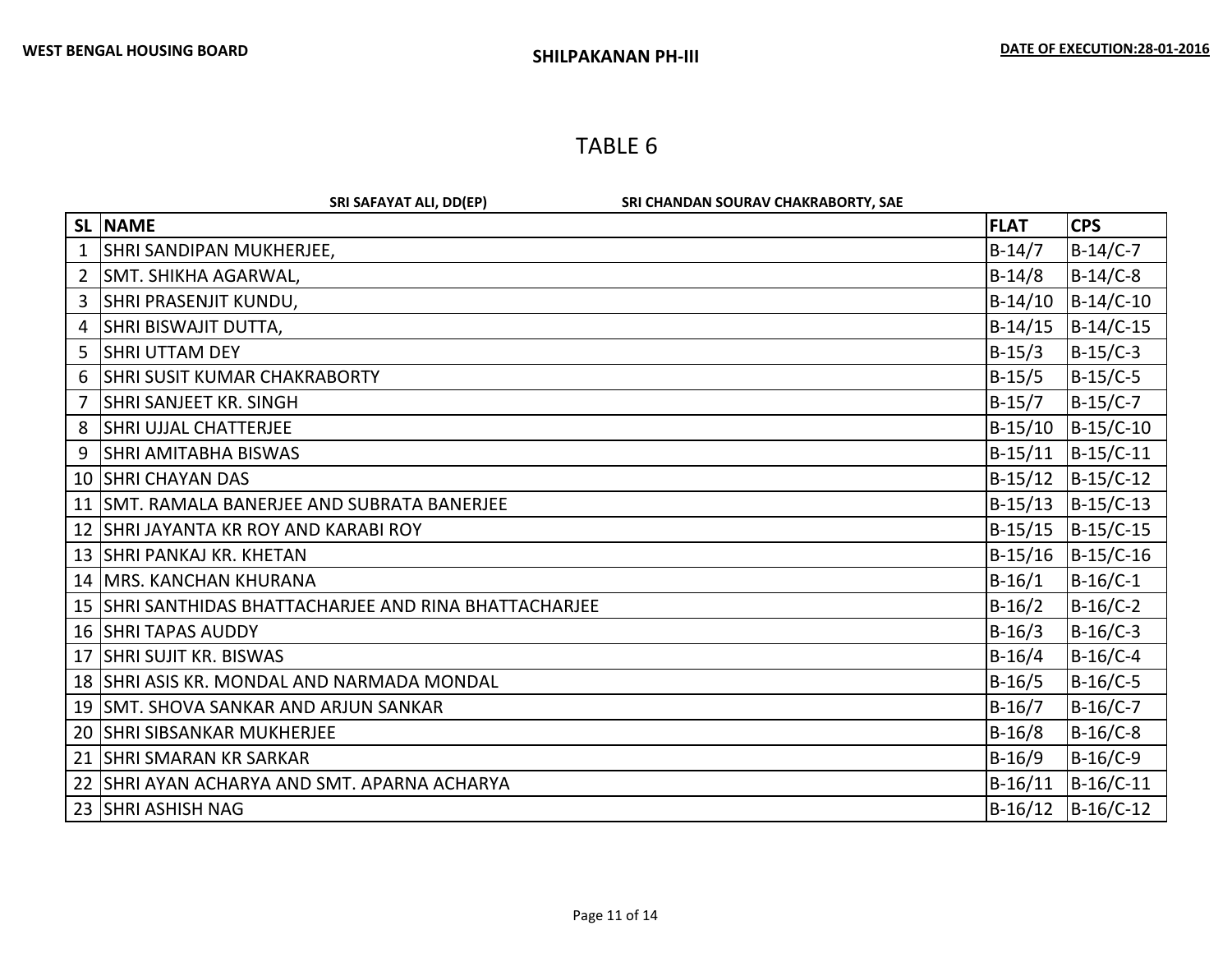|    | SL NAME                                                         | <b>FLAT</b>       | <b>CDC</b><br><b>СГЭ</b> |
|----|-----------------------------------------------------------------|-------------------|--------------------------|
| 24 | I ANUP KR. MUKHERJEE AND SMT. SUPARNA MUKHERJEE<br><b>ISHRI</b> | $ B-16/17 $<br>14 | $B-16/C-14$              |
|    | 25 DR. RAJEEB KUMAR                                             | $B-16/15$         | $B-16/C-15$              |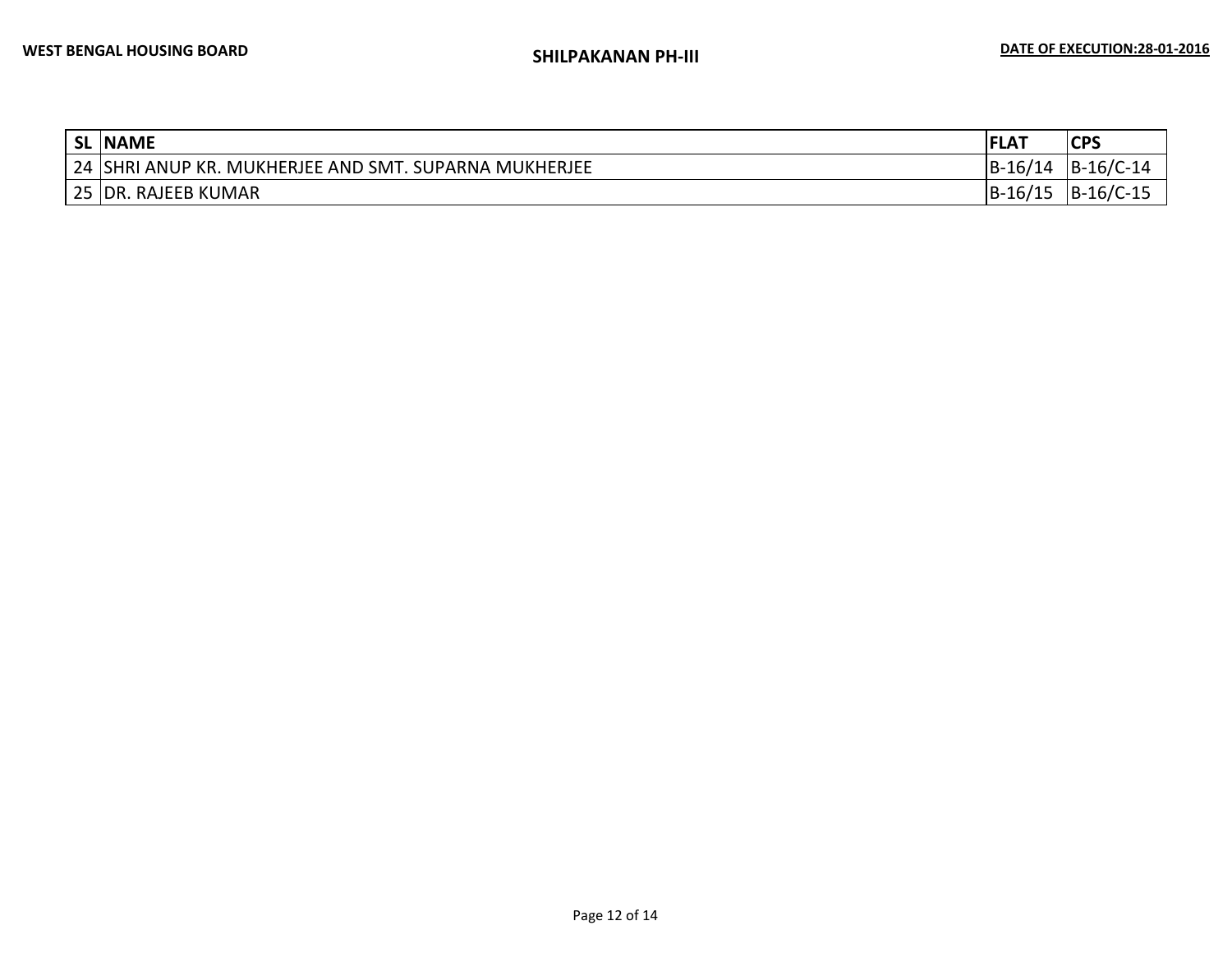|              | SRI TAPAN KUMAR MUKHERJEE, DD(EW)<br><b>SRI PRABIR CHOUDHURY, SAE</b> |             |             |
|--------------|-----------------------------------------------------------------------|-------------|-------------|
|              | <b>SL NAME</b>                                                        | <b>FLAT</b> | <b>CPS</b>  |
| $\mathbf{1}$ | SHRI SAMIR HAQUE KHAN & SOVNA PARVIN,                                 | $B-17/2$    | B-17/C-2    |
| 2            | SHRI TAPAS KUMAR ADHIKARI,                                            | $B-17/5$    | $B-17/C-5$  |
| 3            | SMT. MITALI KABIRAJ & SHRI ASHIM KR. NAG,                             | $B-17/6$    | $B-17/C-6$  |
| 4            | DR. SAJAL KANTI GHANTI,                                               | $B-17/7$    | $B-17/C-7$  |
| 5            | SHRI SOHAN LAL HELA,                                                  | $B-17/8$    | B-17/C-8    |
| 6            | SHRI BISWAJIT CHATTOPADHYAY & SMT. MODHUMITA CHATTERJEE,              | $B-17/10$   | $B-17/C-10$ |
| 7            | DR. RAJAT MAHAPATRA & SMT. TANIYA SARKAR,                             | $B-17/12$   | $B-17/C-12$ |
| 8            | <b>SHRI PARTHA SARATHI MALAKAR,</b>                                   | $B-17/15$   | $B-17/C-15$ |
| 9            | <b>SHRI ASOKE KR. GARAI,</b>                                          | $B-17/16$   | $B-17/C-16$ |
|              | 10 SHRI SUBHASH KR. DAS,                                              | $B-18/1$    | B-18/C-1    |
|              | 11 SHRI SUDARSHON GHANTI & SMT. PRATIMA GHANTI,                       | $B-18/5$    | $B-18/C-5$  |
|              | 12 SHRI DIPAK KR. MANDAL,                                             | $B-18/6$    | $B-18/C-6$  |
| 13           | DR. ASHOKE BHATTACHARYA & SMT. MOUTUSHI BHATTACHARYA,                 | $B-18/8$    | $B-18/C-8$  |
|              | 13 SHRI SOUMIK KANTI DUTTA,                                           | $B-18/9$    | $B-18/C-9$  |
|              | 15 SHRI ALOKE KR. KUNDU & SMT. TARULATA KUNDU,                        | $B-18/11$   | $B-18/C-11$ |
|              | 16 SHRI TAPAN KRISHNA DEY,                                            | $B-18/14$   | $B-18/C-14$ |
|              | 17 SHRI KARTIK CH. SAMANTA & SMT. JHUMA MAITY (SAMANTA),              | $B-18/16$   | $B-18/C-16$ |
|              | 18 SHRI R.K. ALAMGIR ISLAM & RAHINA YASMIN                            | $B-19/1$    | B-19/C-1    |
|              | 19 SHRI ANUPAM SINHA                                                  | $B-19/2$    | B-19/C-2    |
|              | 20 SHRI SANDIP KR. BHATTACHARYYA                                      | $B-19/3$    | $B-19/C-3$  |
|              | 21 SHRI BENOY SARKAR                                                  | $B-19/6$    | $B-19/C-6$  |